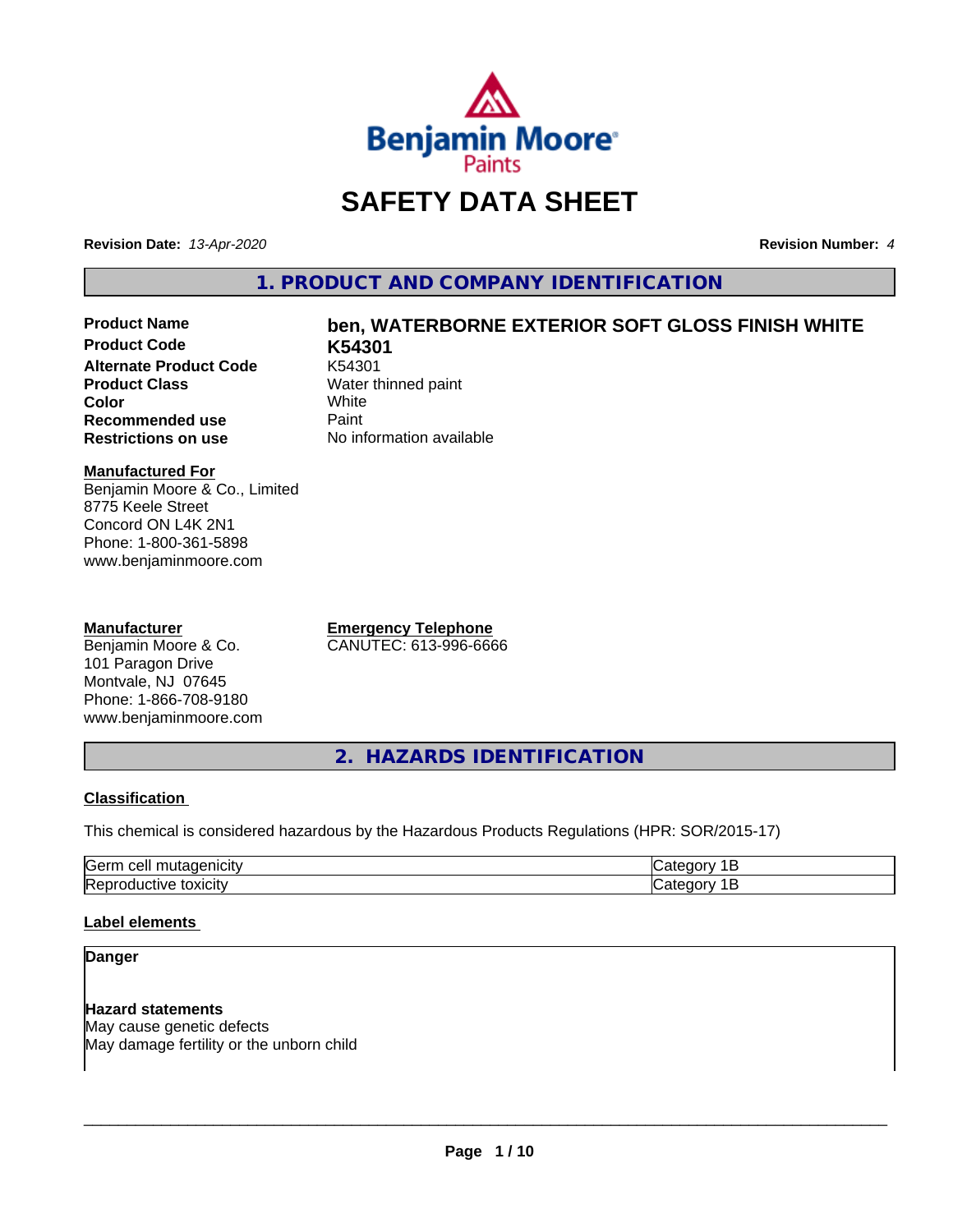

**Appearance** liquid **Odor in the original of the original of the original of the original of the original of the original of the original of the original of the original of the original of the original of the original of t** 

#### **Precautionary Statements - Prevention**

Obtain special instructions before use Do not handle until all safety precautions have been read and understood Use personal protective equipment as required

#### **Precautionary Statements - Response**

IF exposed or concerned: Get medical advice/attention

#### **Precautionary Statements - Storage**

Store locked up

#### **Precautionary Statements - Disposal**

Dispose of contents/container to an approved waste disposal plant

#### **Other information**

No information available

| <b>Chemical name</b>          | CAS No.    | Weight-%      | <b>Hazardous Material</b><br>registry number<br>(HMIRA registry #) | Date HMIRA filed and<br>Information Review Act date exemption granted<br>(if applicable) |
|-------------------------------|------------|---------------|--------------------------------------------------------------------|------------------------------------------------------------------------------------------|
| Titanium dioxide              | 13463-67-7 | $10 - 30%$    |                                                                    |                                                                                          |
| Silica amorphous              | 7631-86-9  | 1 - 5%        |                                                                    |                                                                                          |
| Kaolin                        | 1332-58-7  | - 5%          |                                                                    |                                                                                          |
| Zinc oxide                    | 1314-13-2  | $0.5 - 1%$    |                                                                    |                                                                                          |
| Sodium C14-C16 olefin         | 68439-57-6 | $0.25 - 0.5%$ |                                                                    |                                                                                          |
| sulfonate                     |            |               |                                                                    |                                                                                          |
| Carbamic acid,                | 10605-21-7 | $0.1 - 0.25%$ |                                                                    |                                                                                          |
| 1H-benzimidazol-2-yl-, methyl |            |               |                                                                    |                                                                                          |
| ester                         |            |               |                                                                    |                                                                                          |
| 1-Methyl-2-pyrrolidinone      | 872-50-4   | $0.1 - 0.25%$ |                                                                    |                                                                                          |

**3. COMPOSITION INFORMATION ON COMPONENTS**

\*The exact percentage (concentration) of composition has been withheld as a trade secret

# **4. FIRST AID MEASURES**

**General Advice If** symptoms persist, call a physician. Show this safety data sheet to the doctor in attendance.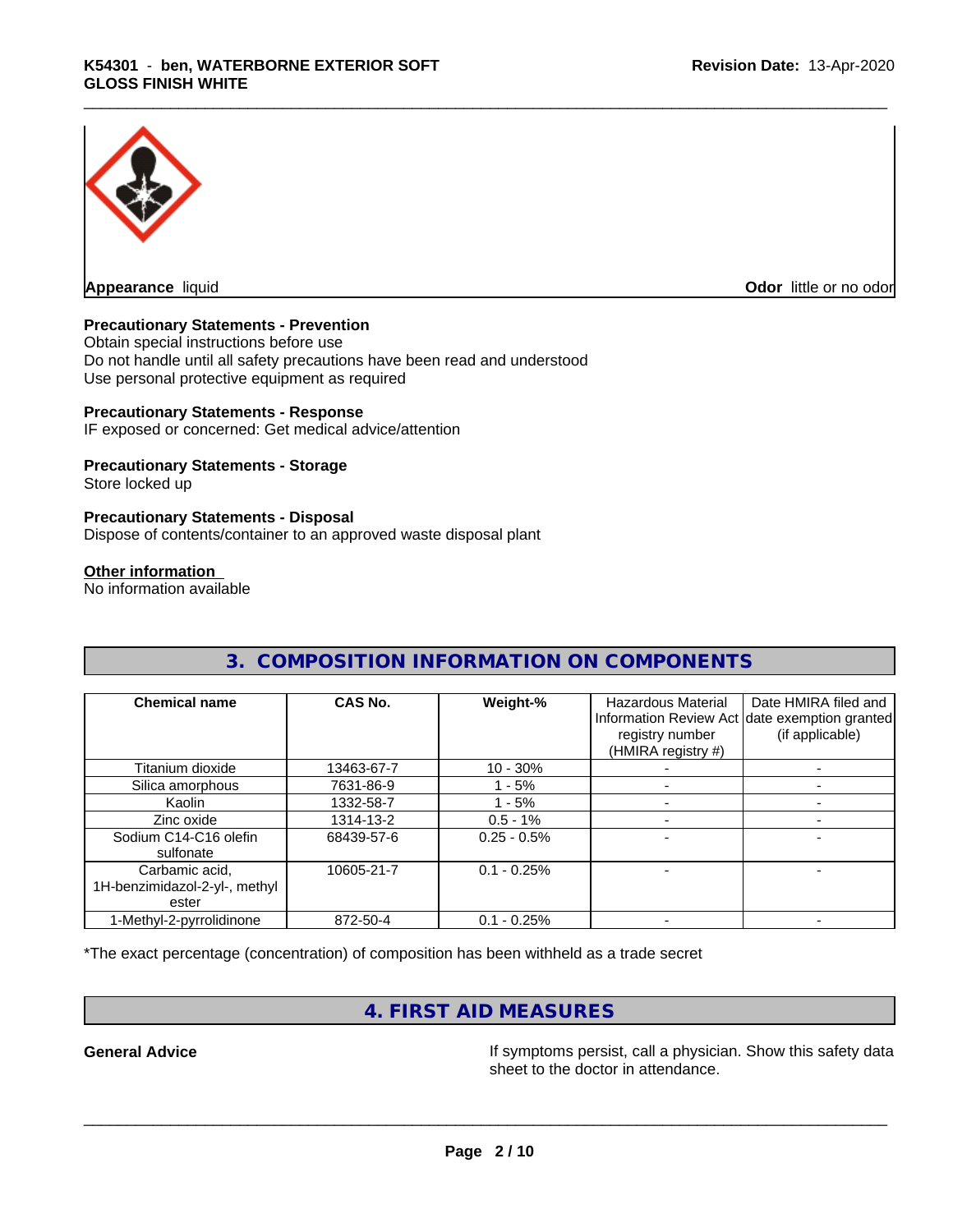| <b>Eye Contact</b>                     | Rinse thoroughly with plenty of water for at least 15<br>minutes and consult a physician.                |
|----------------------------------------|----------------------------------------------------------------------------------------------------------|
| <b>Skin Contact</b>                    | Wash off immediately with soap and plenty of water while<br>removing all contaminated clothes and shoes. |
| <b>Inhalation</b>                      | Move to fresh air. If symptoms persist, call a physician.                                                |
| Ingestion                              | Clean mouth with water and afterwards drink plenty of<br>water. Consult a physician if necessary.        |
| <b>Most Important Symptoms/Effects</b> | None known.                                                                                              |
| <b>Notes To Physician</b>              | Treat symptomatically.                                                                                   |

**5. FIRE-FIGHTING MEASURES**

| <b>Suitable Extinguishing Media</b>                                              |                        | Use extinguishing measures that are appropriate to local<br>circumstances and the surrounding environment.<br>As in any fire, wear self-contained breathing apparatus<br>pressure-demand, MSHA/NIOSH (approved or equivalent)<br>and full protective gear. |                                |  |  |  |
|----------------------------------------------------------------------------------|------------------------|------------------------------------------------------------------------------------------------------------------------------------------------------------------------------------------------------------------------------------------------------------|--------------------------------|--|--|--|
| Protective equipment and precautions for firefighters                            |                        |                                                                                                                                                                                                                                                            |                                |  |  |  |
| <b>Specific Hazards Arising From The Chemical</b>                                |                        | Closed containers may rupture if exposed to fire or<br>extreme heat.                                                                                                                                                                                       |                                |  |  |  |
| Sensitivity to mechanical impact                                                 |                        | No.                                                                                                                                                                                                                                                        |                                |  |  |  |
| Sensitivity to static discharge                                                  |                        | No.                                                                                                                                                                                                                                                        |                                |  |  |  |
| <b>Flash Point Data</b><br>Flash point (°F)<br>Flash Point (°C)<br><b>Method</b> |                        | Not applicable<br>Not applicable<br>Not applicable                                                                                                                                                                                                         |                                |  |  |  |
| <b>Flammability Limits In Air</b>                                                |                        |                                                                                                                                                                                                                                                            |                                |  |  |  |
| Lower flammability limit:<br><b>Upper flammability limit:</b>                    |                        | Not applicable<br>Not applicable                                                                                                                                                                                                                           |                                |  |  |  |
| <b>NFPA</b><br>Health: 2                                                         | <b>Flammability: 0</b> | <b>Instability: 0</b>                                                                                                                                                                                                                                      | <b>Special: Not Applicable</b> |  |  |  |
| <b>NFPA Legend</b><br>0 - Not Hazardous                                          |                        |                                                                                                                                                                                                                                                            |                                |  |  |  |

- 1 Slightly
- 2 Moderate
- 3 High
- 
- 4 Severe

*The ratings assigned are only suggested ratings, the contractor/employer has ultimate responsibilities for NFPA ratings where this system is used.*

*Additional information regarding the NFPA rating system is available from the National Fire Protection Agency (NFPA) at www.nfpa.org.*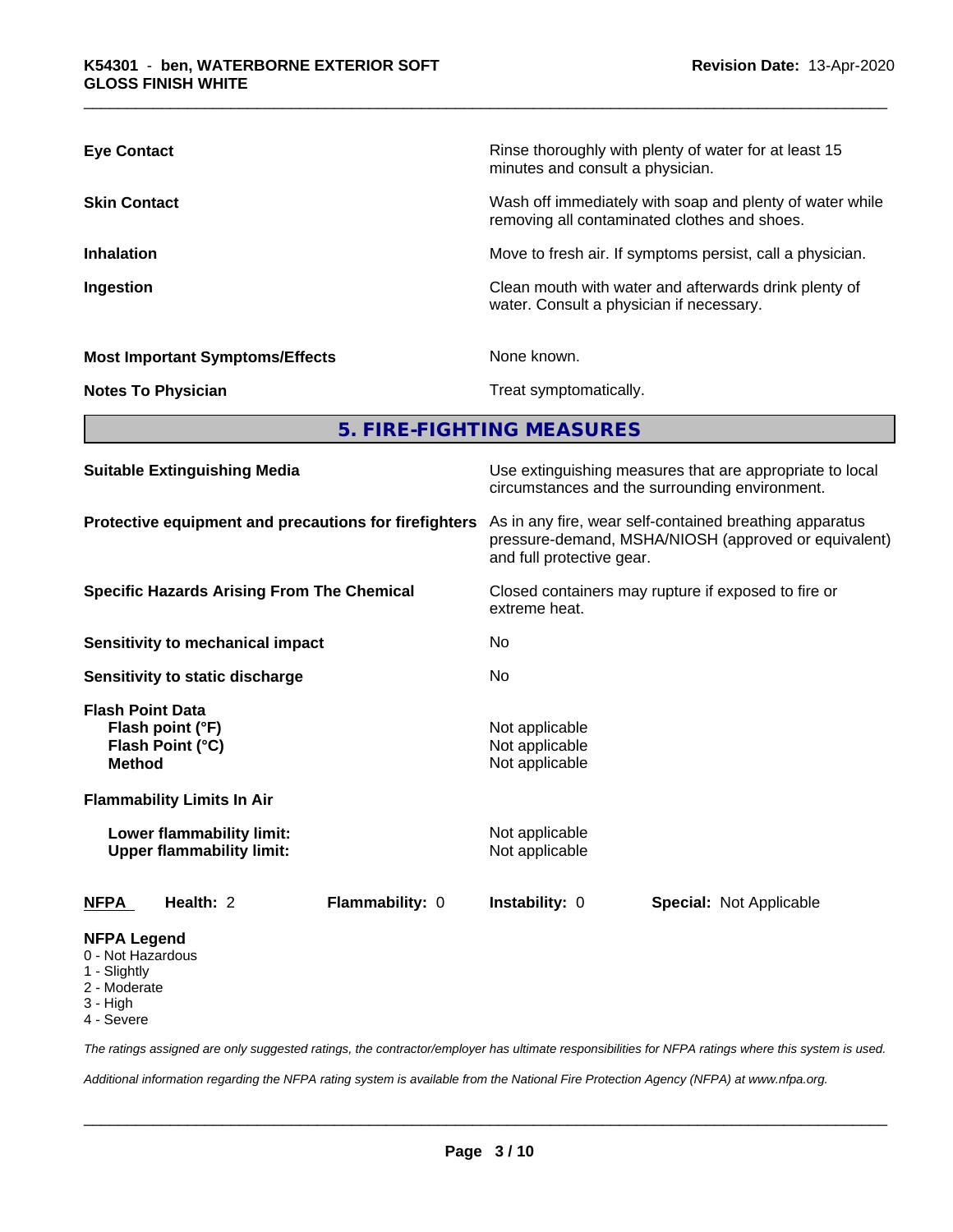# **6. ACCIDENTAL RELEASE MEASURES**

**Personal Precautions Precautions** Avoid contact with skin, eyes and clothing. Ensure adequate ventilation.

**Other Information Other Information Prevent further leakage or spillage if safe to do so.** 

**Environmental precautions** See Section 12 for additional Ecological Information.

**Methods for Cleaning Up Soak** up with inert absorbent material. Sweep up and shovel into suitable containers for disposal.

#### **7. HANDLING AND STORAGE**

**Handling Handling Avoid contact with skin, eyes and clothing. Avoid breathing** vapors, spray mists or sanding dust. In case of insufficient ventilation, wear suitable respiratory equipment.

**Storage Keep container tightly closed. Keep out of the reach of Keep** container tightly closed. Keep out of the reach of children.

**Incompatible Materials No information available** 

#### **8. EXPOSURE CONTROLS/PERSONAL PROTECTION**

#### **Exposure Limits**

| <b>Chemical name</b>     | <b>ACGIH TLV</b>                                                                                                                              | <b>Alberta</b>                                  | <b>British Columbia</b>                          | <b>Ontario</b>                                         | Quebec                                                                 |
|--------------------------|-----------------------------------------------------------------------------------------------------------------------------------------------|-------------------------------------------------|--------------------------------------------------|--------------------------------------------------------|------------------------------------------------------------------------|
| Titanium dioxide         | TWA: $10 \text{ mg/m}^3$                                                                                                                      | 10 mg/m $3 - TWA$                               | 10 mg/m $3$ - TWA<br>$3$ mg/m <sup>3</sup> - TWA | 10 mg/m $3$ - TWA                                      | 10 mg/m $3$ - TWAEV                                                    |
| Kaolin                   | TWA: $2 \text{ mq/m}^3$<br>particulate matter<br>containing no<br>asbestos and <1%<br>crystalline silica,<br>respirable particulate<br>matter | $2$ mg/m <sup>3</sup> - TWA                     | $2$ mg/m <sup>3</sup> - TWA                      | $2 \text{mq/m}^3$ - TWA                                | 5 mg/m <sup>3</sup> - TWAEV                                            |
| Zinc oxide               | STEL: $10 \text{ mg/m}^3$<br>respirable particulate<br>matter<br>TWA: $2 \text{ mg/m}^3$<br>respirable particulate<br>matter                  | $2 \text{mq/m}^3$ - TWA<br>$10$ mg/m $3$ - STEL | $2 \text{mq/m}^3$ - TWA<br>10 mg/m $3 -$ STEL    | $2 \text{ mg/m}^3$ - TWA<br>$10 \text{ mg/m}^3$ - STEL | 10 mg/m $3$ - TWAEV<br>$5 \text{ mg/m}^3$ - TWAEV<br>10 $mq/m3$ - STEV |
| 1-Methyl-2-pyrrolidinone | N/E                                                                                                                                           | N/E                                             | N/E                                              | 400 mg/m <sup>3</sup> - TWA                            | N/E                                                                    |

#### **Legend**

ACGIH - American Conference of Governmental Industrial Hygienists

Alberta - Alberta Occupational Exposure Limits

British Columbia - British Columbia Occupational Exposure Limits

Ontario - Ontario Occupational Exposure Limits

Quebec - Quebec Occupational Exposure Limits

N/E - Not established

**Engineering Measures Ensure adequate ventilation, especially in confined areas.**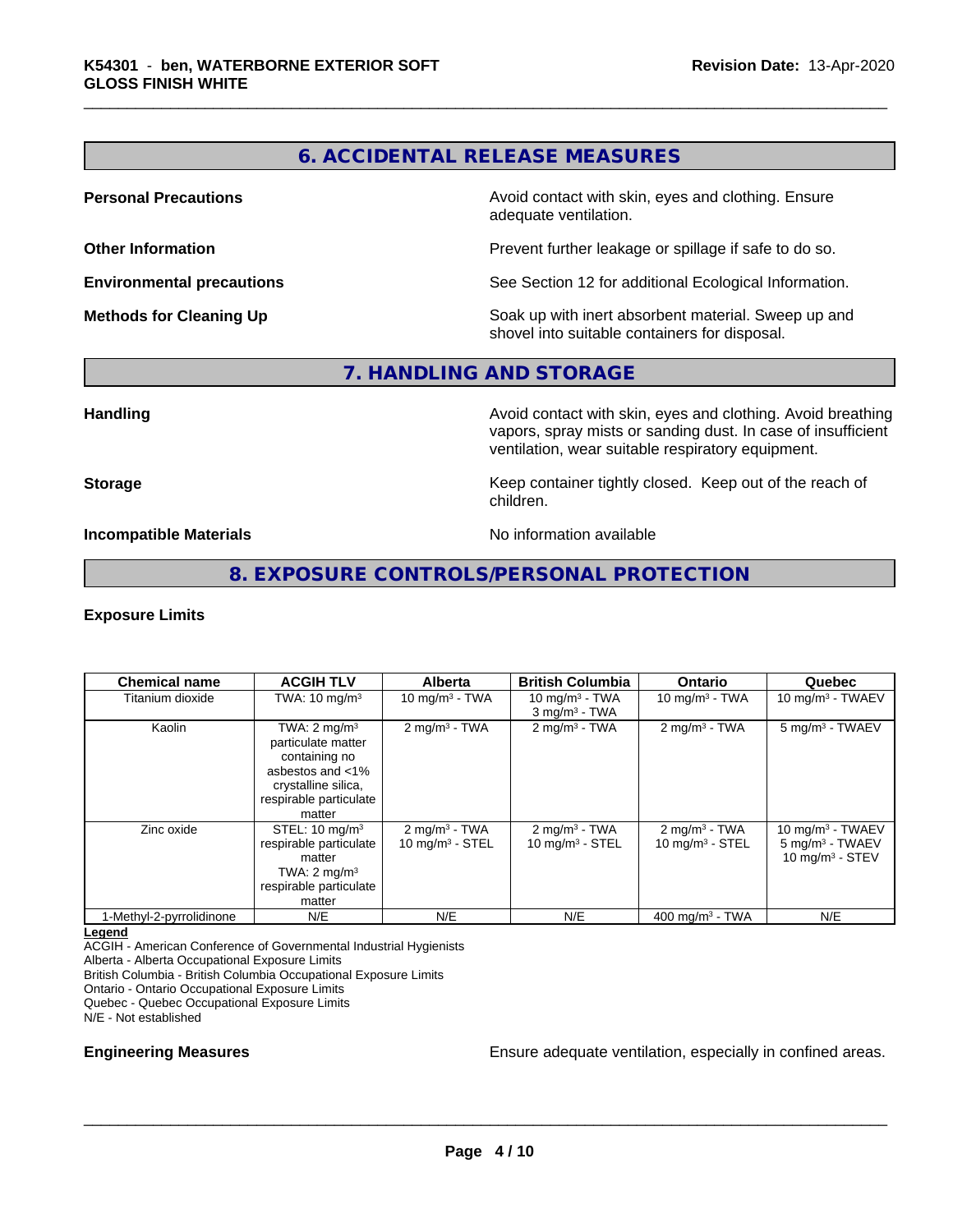# **Personal Protective Equipment**<br> **Eve/Face Protection Eye/Face Protection**<br> **Safety glasses with side-shields.**<br> **Skin Protection**<br> **Skin Protection**

Protective gloves and impervious clothing. **Respiratory Protection Number 1** (Use only with adequate ventilation. In operations where exposure limits are exceeded, use a NIOSH approved respirator that has been selected by a technically qualified person for the specific work conditions. When spraying the product or applying in confined areas, wear a NIOSH approved respirator specified for paint spray or organic vapors.

**Hygiene Measures Avoid contact with skin, eyes and clothing. Remove and Avoid contact with skin, eyes and clothing. Remove and Avoid contact with skin, eyes and clothing. Remove and** wash contaminated clothing before re-use. Wash thoroughly after handling.

#### **9. PHYSICAL AND CHEMICAL PROPERTIES**

**Appearance** liquid **Odor** little or no odor **Odor Threshold** No information available **Density (lbs/gal)** 10.3 - 10.7 **Specific Gravity** 1.23 - 1.28 **pH pH**  $\blacksquare$ **Viscosity (cps)** No information available **Solubility(ies)** No information available **Water solubility** No information available **Evaporation Rate No information available No information available Vapor pressure** No information available **No information available Vapor density**<br> **We Solids**<br>
We Solids
2019 Wt. % Solids **Vol. % Solids** 30 - 40 **Wt. % Volatiles** 45 - 55 **Vol. % Volatiles VOC Regulatory Limit (g/L)** < 50 **Boiling Point (°F)** 212 **Boiling Point**  $(^{\circ}C)$  100 **Freezing point (°F)** 32 **Freezing Point (°C)** 0 **Flash point (°F)**<br> **Flash Point (°C)**<br> **Flash Point (°C)**<br> **Not** applicable **Flash Point (°C) Method** Not applicable **Flammability (solid, gas)**<br> **Commability limit:**<br>
Upper flammability limit:<br>
Not applicable **Upper flammability limit:**<br> **Lower flammability limit:** Not applicable Not applicable **Lower flammability limit: Autoignition Temperature (°F)** No information available **Autoignition Temperature (°C)** No information available **Decomposition Temperature (°F)** No information available **Decomposition Temperature (°C)**<br> **Partition coefficient**<br> **Partition coefficient**<br> **No** information available

**No information available** 

## **10. STABILITY AND REACTIVITY**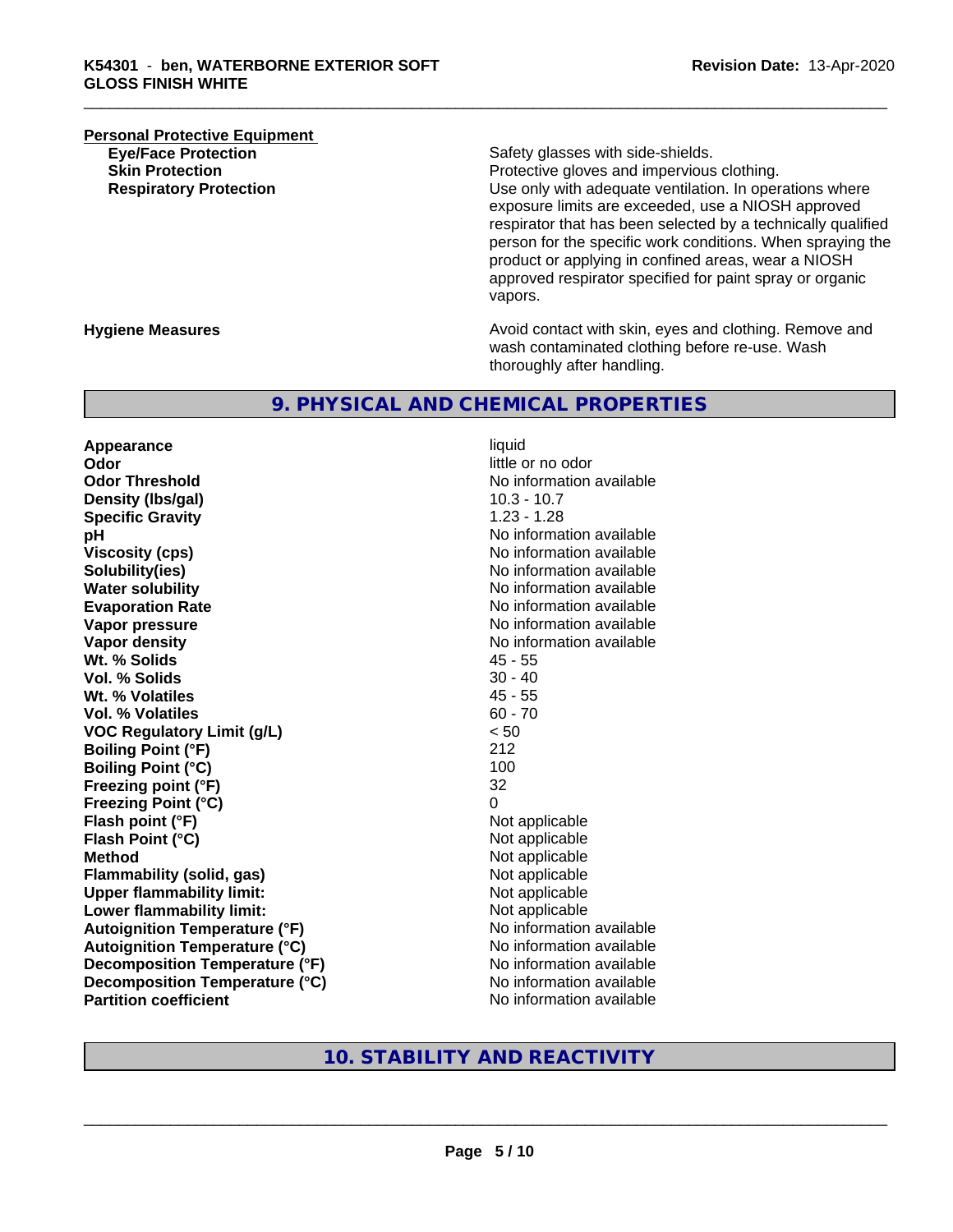| <b>Reactivity</b>                       | Not Applicable                           |
|-----------------------------------------|------------------------------------------|
| <b>Chemical Stability</b>               | Stable under normal conditions.          |
| <b>Conditions to avoid</b>              | Prevent from freezing.                   |
| <b>Incompatible Materials</b>           | No materials to be especially mentioned. |
| <b>Hazardous Decomposition Products</b> | None under normal use.                   |
| Possibility of hazardous reactions      | None under normal conditions of use.     |

# **11. TOXICOLOGICAL INFORMATION**

| <b>Product Information</b>               |  |
|------------------------------------------|--|
| Information on likely routes of exposure |  |

**Principal Routes of Exposure Exposure** Eye contact, skin contact and inhalation.

**Acute Toxicity Product Information** 

#### **Symptoms** related to the physical, chemical and toxicological characteristics

**Symptoms** No information available

#### **Delayed and immediate effects as well as chronic effects from short and long-term exposure**

| Eye contact                   | May cause slight irritation                                                                                     |
|-------------------------------|-----------------------------------------------------------------------------------------------------------------|
| <b>Skin contact</b>           | Substance may cause slight skin irritation. Prolonged or<br>repeated contact may dry skin and cause irritation. |
| <b>Inhalation</b>             | May cause irritation of respiratory tract.                                                                      |
| Ingestion                     | Ingestion may cause gastrointestinal irritation, nausea,<br>vomiting and diarrhea.                              |
| <b>Sensitization</b>          | No information available.                                                                                       |
| <b>Neurological Effects</b>   | No information available.                                                                                       |
| <b>Mutagenic Effects</b>      | Suspected of causing genetic defects.                                                                           |
| <b>Reproductive Effects</b>   | May damage fertility or the unborn child.                                                                       |
| <b>Developmental Effects</b>  | No information available.                                                                                       |
| <b>Target organ effects</b>   | No information available.                                                                                       |
| <b>STOT - single exposure</b> | No information available.                                                                                       |
| STOT - repeated exposure      | No information available.                                                                                       |
| Other adverse effects         | No information available.                                                                                       |
| <b>Aspiration Hazard</b>      | No information available.                                                                                       |
|                               |                                                                                                                 |

#### **Numerical measures of toxicity**

**The following values are calculated based on chapter 3.1 of the GHS document**

| <b>ATEmix (oral)</b>   | 42673 mg/kg  |
|------------------------|--------------|
| <b>ATEmix (dermal)</b> | 113393 mg/kg |

#### **Component Information**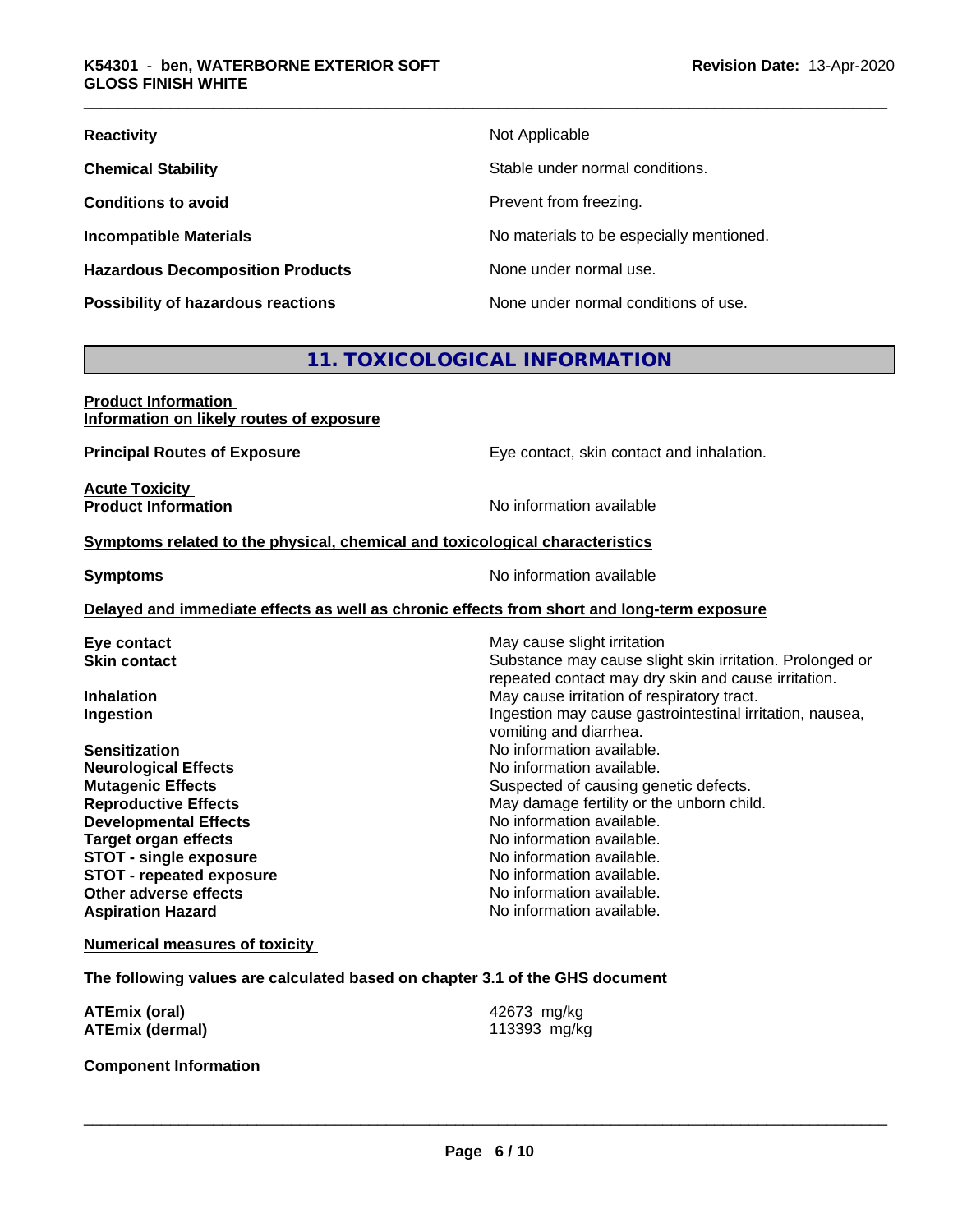| Chemical name                                                       | Oral LD50                                    | Dermal LD50                                                      | <b>Inhalation LC50</b> |
|---------------------------------------------------------------------|----------------------------------------------|------------------------------------------------------------------|------------------------|
| Titanium dioxide<br>13463-67-7                                      | $> 10000$ mg/kg (Rat)                        |                                                                  |                        |
| Silica amorphous<br>7631-86-9                                       | $= 7900$ mg/kg (Rat)                         | $>$ 2000 mg/kg (Rabbit)                                          | $> 2.2$ mg/L (Rat) 1 h |
| Kaolin<br>1332-58-7                                                 | $> 5000$ mg/kg (Rat)                         | $>$ 5000 mg/kg (Rat)                                             |                        |
| Zinc oxide<br>1314-13-2                                             | $> 5000$ mg/kg (Rat)                         |                                                                  |                        |
| Sodium C14-C16 olefin sulfonate<br>68439-57-6                       | $= 2220$ mg/kg (Rat)                         | $> 740$ mg/kg (Rabbit)                                           |                        |
| Carbamic acid.<br>1H-benzimidazol-2-yl-, methyl ester<br>10605-21-7 | $> 5050$ mg/kg (Rat)<br>$= 6400$ mg/kg (Rat) | $> 10000$ mg/kg (Rabbit) = 2 g/kg<br>$Rat$ = 8500 mg/kg (Rabbit) |                        |
| 1-Methyl-2-pyrrolidinone<br>872-50-4                                | $=$ 3914 mg/kg (Rat)                         | $= 8$ g/kg (Rabbit)                                              | $> 5.1$ mg/L (Rat) 4 h |

#### **Chronic Toxicity**

#### **Carcinogenicity**

*The information below indicateswhether each agency has listed any ingredient as a carcinogen:.*

| <b>Chemical name</b>    | <b>IARC</b>                     | <b>NTP</b> |
|-------------------------|---------------------------------|------------|
|                         | 2B<br>Possible Human Carcinogen |            |
| Titanium 、<br>ı dioxide |                                 |            |

• Although IARC has classified titanium dioxide as possibly carcinogenic to humans (2B), their summary concludes: "No significant exposure to titanium dioxide is thought to occur during the use of products in which titanium dioxide is bound to other materials, such as paint."

#### **Legend**

IARC - International Agency for Research on Cancer NTP - National Toxicity Program

OSHA - Occupational Safety & Health Administration

**12. ECOLOGICAL INFORMATION**

#### **Ecotoxicity Effects**

The environmental impact of this product has not been fully investigated.

#### **Product Information**

#### **Acute Toxicity to Fish**

No information available

#### **Acute Toxicity to Aquatic Invertebrates**

No information available

#### **Acute Toxicity to Aquatic Plants**

No information available

#### **Persistence / Degradability**

No information available.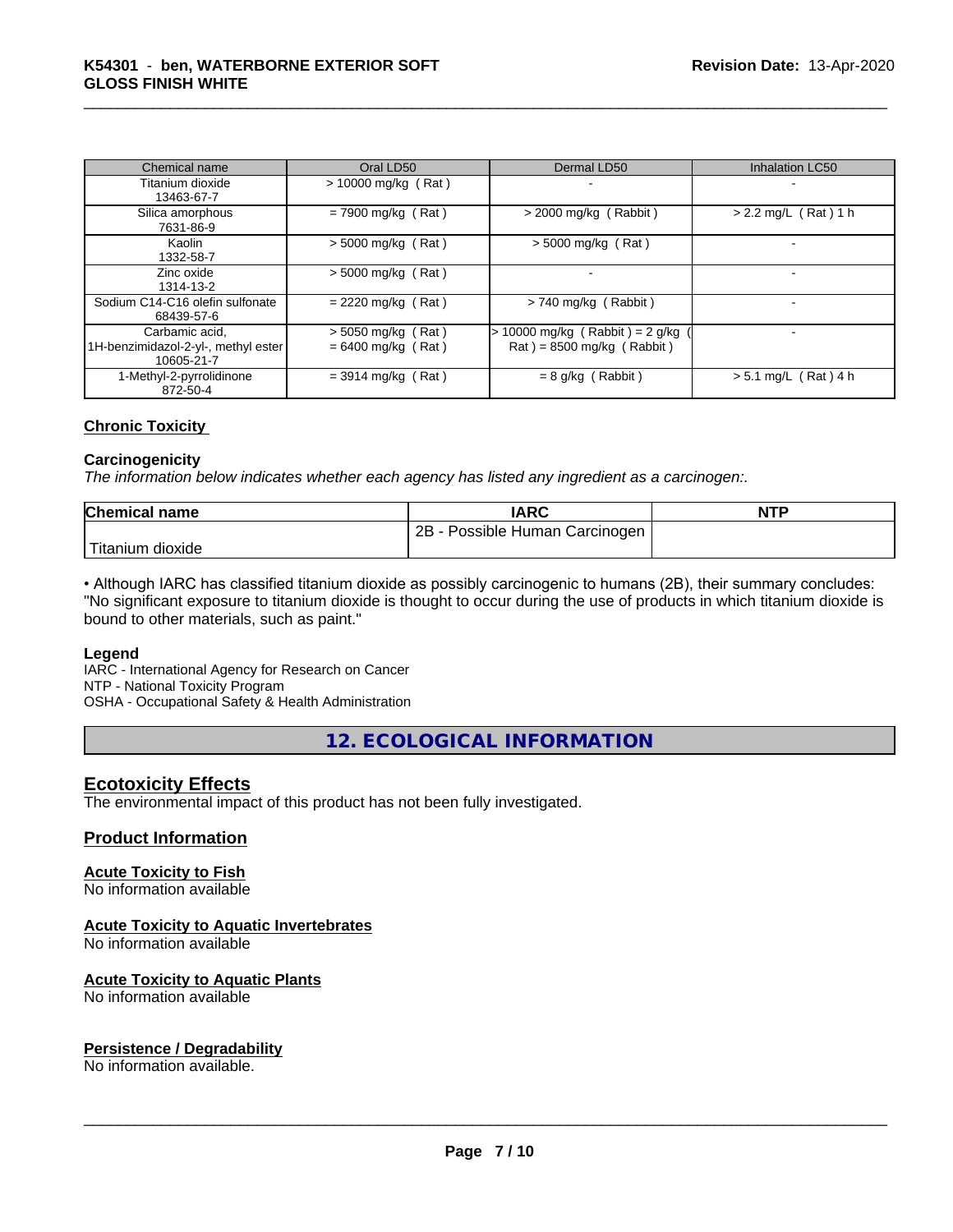#### **Bioaccumulation**

There is no data for this product.

#### **Mobility in Environmental Media**

No information available.

#### **Ozone**

No information available

#### **Component Information**

#### **Acute Toxicity to Fish**

Titanium dioxide  $LC50:$  > 1000 mg/L (Fathead Minnow - 96 hr.) Carbamic acid, 1H-benzimidazol-2-yl-, methyl ester LC50: 1.5 mg/L (Rainbow Trout - 96 hr.)

#### **Acute Toxicity to Aquatic Invertebrates**

Carbamic acid, 1H-benzimidazol-2-yl-, methyl ester LC50: 0.22 mg/L (water flea - 48 hr.)

**Acute Toxicity to Aquatic Plants**

No information available

**13. DISPOSAL CONSIDERATIONS**

**Waste Disposal Method Dispose of in accordance with federal, state, provincial,** and local regulations. Local requirements may vary, consult your sanitation department or state-designated environmental protection agency for more disposal options.

#### **14. TRANSPORT INFORMATION**

**TDG** Not regulated **ICAO / IATA** Not regulated

**IMDG / IMO** Not regulated

### **15. REGULATORY INFORMATION**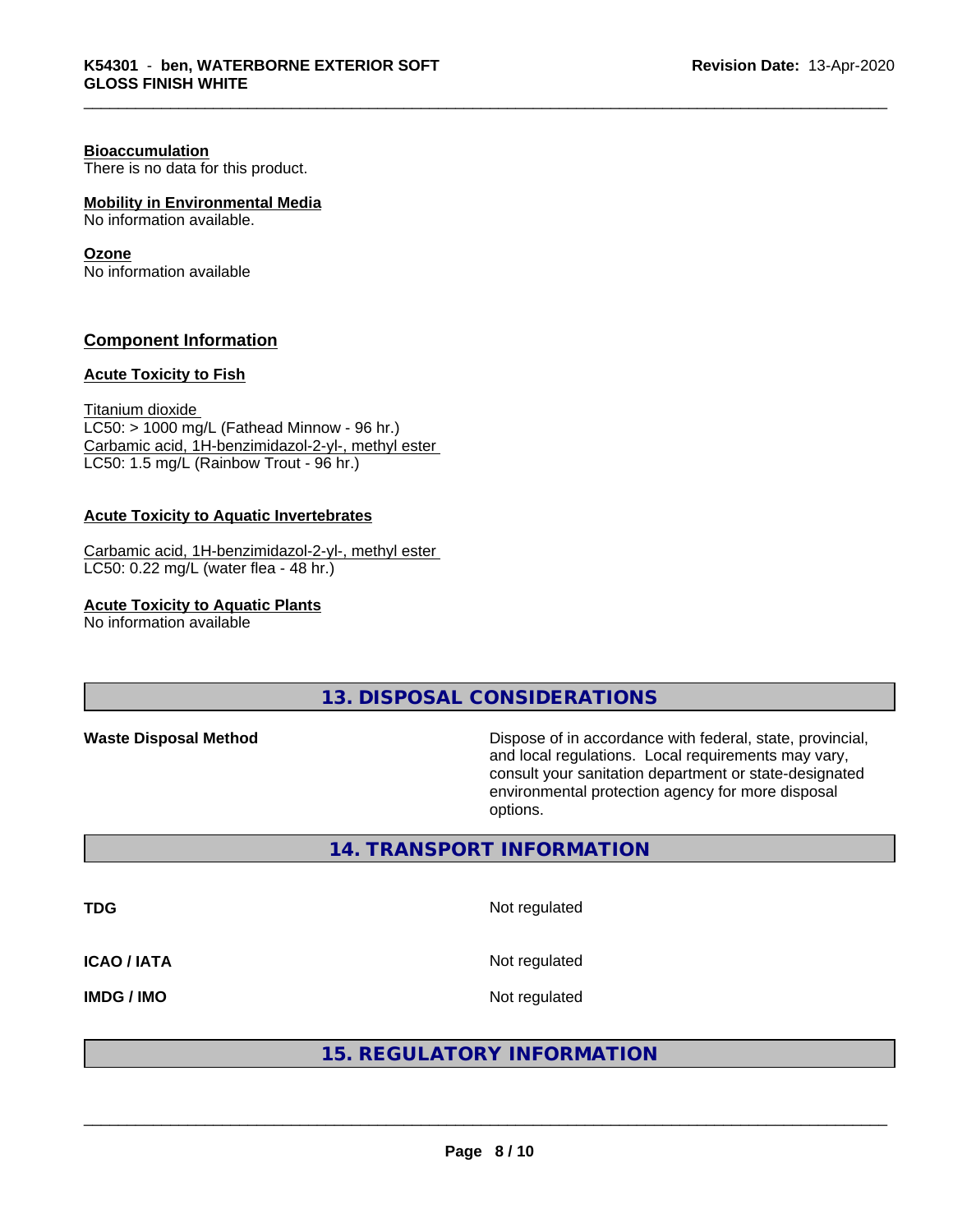#### **International Inventories**

| <b>TSCA: United States</b> | Yes - All components are listed or exempt. |
|----------------------------|--------------------------------------------|
| <b>DSL: Canada</b>         | Yes - All components are listed or exempt. |

#### **National Pollutant Release Inventory (NPRI)**

#### **NPRI Parts 1- 4**

This product contains the following Parts 1-4 NPRI chemicals:

| Chemical name            | <b>CAS No.</b> | Weight-% | <b>NPRI Parts 1-4</b> |
|--------------------------|----------------|----------|-----------------------|
| 1-Methyl-2-pyrrolidinone | 872-50-4       | 0.25%    | ∟ıstec                |

#### **NPRI Part 5**

This product contains the following NPRI Part 5 Chemicals:

*None*

#### **WHMIS Regulatory Status**

This product has been classified in accordance with the hazard criteria of the Hazardous Products Regulations (HPR) and the SDS contains all the information required by the HPR.

| 16. OTHER INFORMATION |               |                        |                             |  |  |  |
|-----------------------|---------------|------------------------|-----------------------------|--|--|--|
| <u>HMIS</u> -         | Health: $2^*$ | <b>Flammability: 0</b> | <b>Reactivity: 0 PPE: -</b> |  |  |  |

#### **HMIS Legend**

- 0 Minimal Hazard
- 1 Slight Hazard
- 2 Moderate Hazard
- 3 Serious Hazard
- 4 Severe Hazard
- \* Chronic Hazard

X - Consult your supervisor or S.O.P. for "Special" handling instructions.

*Note: The PPE rating has intentionally been left blank. Choose appropriate PPE that will protect employees from the hazards the material will present under the actual normal conditions of use.*

*Caution: HMISÒ ratings are based on a 0-4 rating scale, with 0 representing minimal hazards or risks, and 4 representing significant hazards or risks. Although HMISÒ ratings are not required on MSDSs under 29 CFR 1910.1200, the preparer, has chosen to provide them. HMISÒ ratings are to be used only in conjunction with a fully implemented HMISÒ program by workers who have received appropriate HMISÒ training. HMISÒ is a registered trade and service mark of the NPCA. HMISÒ materials may be purchased exclusively from J. J. Keller (800) 327-6868.*

 **WARNING!** If you scrape, sand, or remove old paint, you may release lead dust. LEAD IS TOXIC. EXPOSURE TO LEAD DUST CAN CAUSE SERIOUS ILLNESS, SUCH AS BRAIN DAMAGE, ESPECIALLY IN CHILDREN. PREGNANT WOMEN SHOULD ALSO AVOID EXPOSURE.Wear a NIOSH approved respirator to control lead exposure. Clean up carefully with a HEPA vacuum and a wet mop. Before you start, find out how to protect yourself and your family by logging onto Health Canada at

http://www.hc-sc.gc.ca/ewh-semt/contaminants/lead-plomb/asked\_questions-questions\_posees-eng.php.